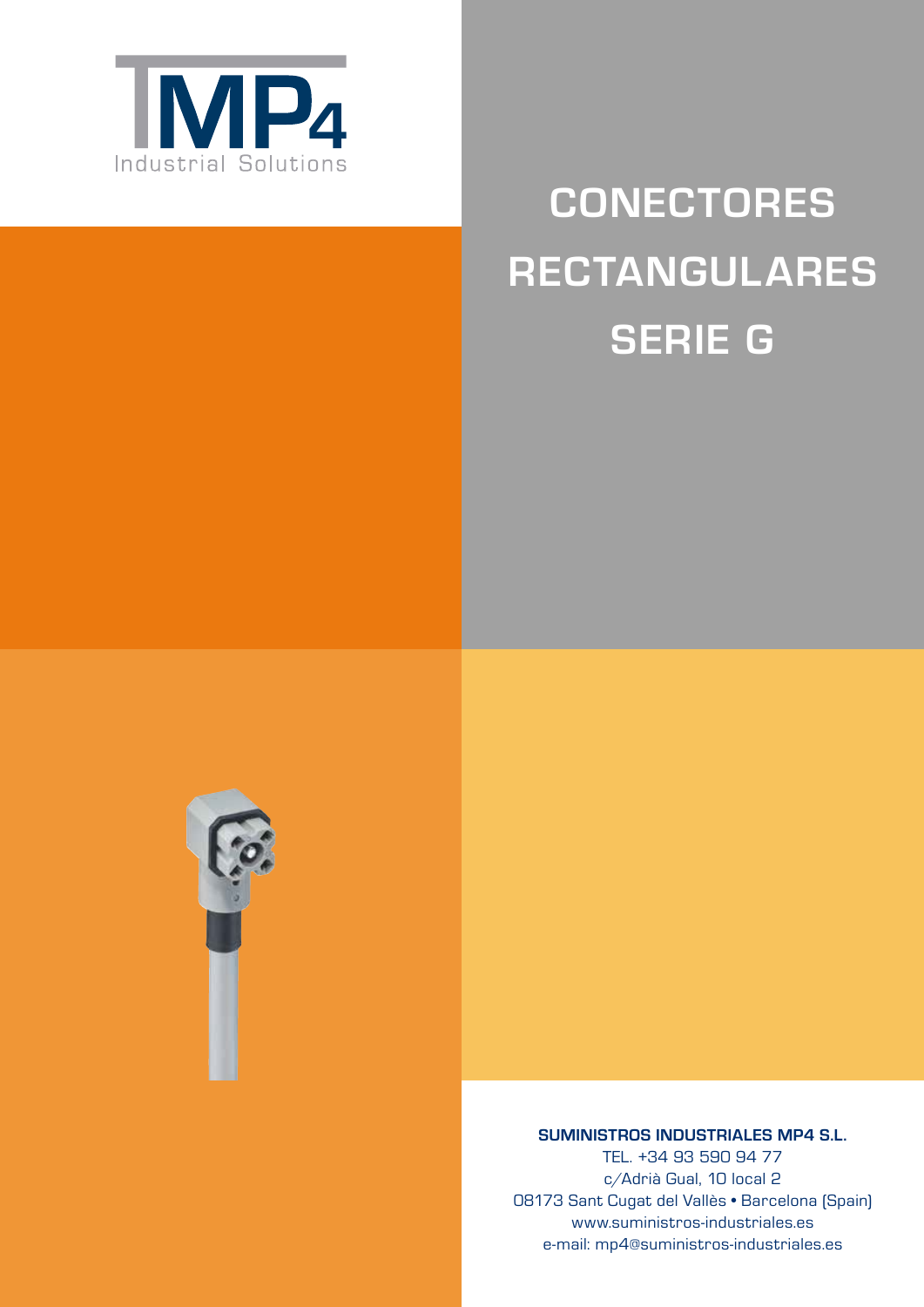

# **Be certain. Belden.**

#### The Compact Connector with a Range of Plug Interfaces

Where other connectors may find conditions too tight, the G series is right at home in small spaces – and that's why the rectangular connector with compact dimensions has become a fixture in the world of miniaturization.

#### **Product Features**

- Compact rectangular connectors with IP65 protection
- Robust plastic housing
- Meets VDE 0660 specifications and protected against dust and water jet spray
- With or without protective contact and always with encoding to protect against misidentification
- 2 to 6-pin with and without PE

#### **Benefits**

- High flexibility thanks to the large number of varients: female and male connectors, with overmolded cable or field attachable or as appliance connectors
- Globally proven and reliable system for a number of applications, especially in tough and compact environmental conditions (e.g., mining)
- Robust housing for maximum availability of machines and systems
- Easy installation saves money

#### **Applications**

The G series is used for grid voltage and cable connections to small drives, for example, and in hydraulic and pneumatic controls, medical devices and photocells, microfilm viewers, refrigerated display cases, and garage door controls.

Since even harsh environments are no problem for the G series, you can particularly find these connectors:

- On oil rigs and in mines
- On container ships and at container loading stations
- In heavy-duty construction machinery
- In bottling and paint systems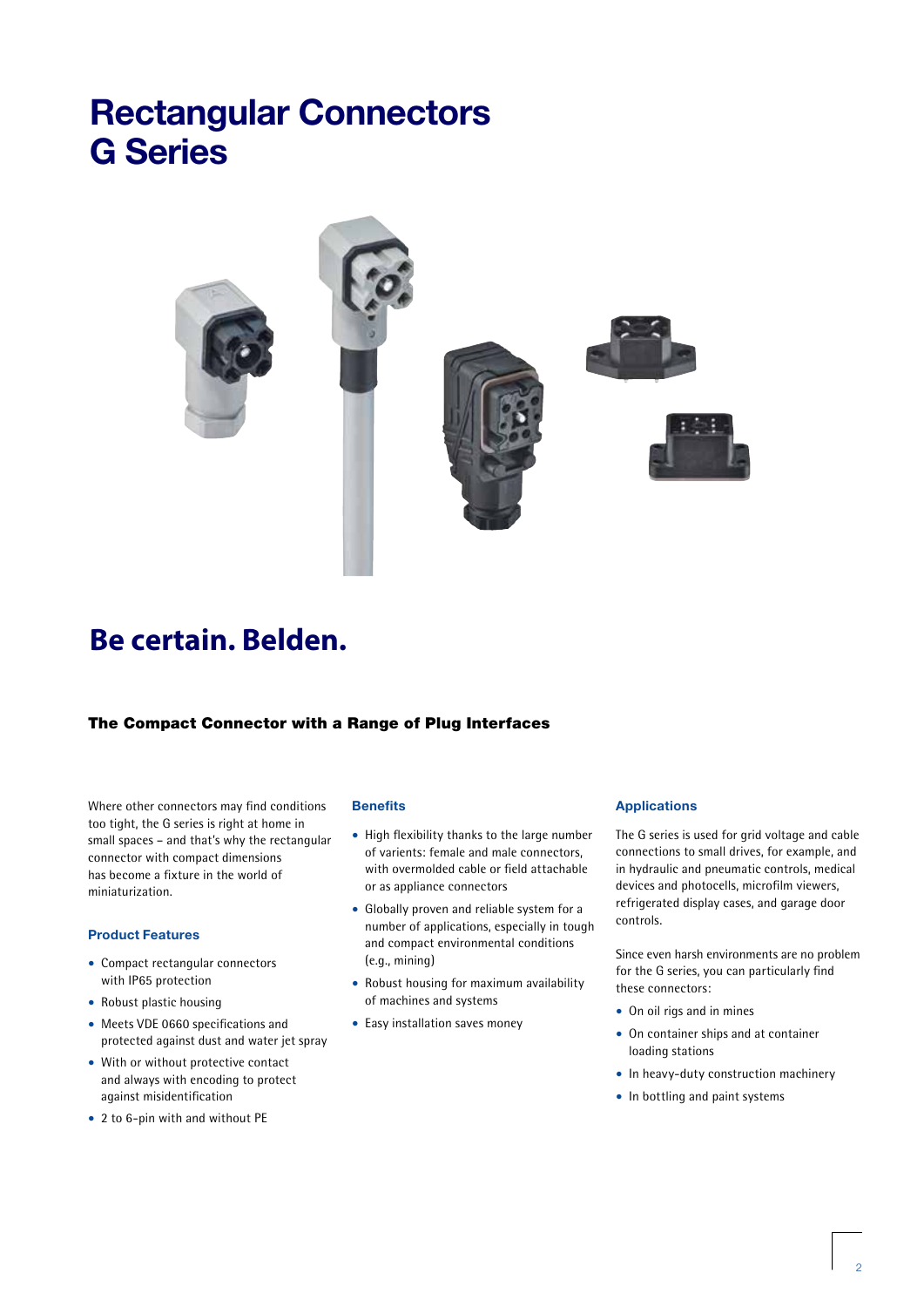| <b>Product Description</b>               |                                                                                                                                                   |                                                                                               |                                                                                    |  |
|------------------------------------------|---------------------------------------------------------------------------------------------------------------------------------------------------|-----------------------------------------------------------------------------------------------|------------------------------------------------------------------------------------|--|
| <b>Order Designation</b>                 | G x KW 1 F                                                                                                                                        | <b>G x0 KW 3 F</b>                                                                            | G x0 KW 3 M                                                                        |  |
|                                          |                                                                                                                                                   |                                                                                               |                                                                                    |  |
| <b>Description</b>                       | Pre-assembled female connector with<br>overmolded cable, without ground contact (PE)                                                              | Pre-assembled female connector with<br>overmolded cable, with ground contact (PE)             | Pre-assembled male connector with<br>overmolded cable, with ground contact (PE)    |  |
| RoHS-compliant (2011/65/EU)              | Yes                                                                                                                                               |                                                                                               |                                                                                    |  |
| (Construction Type) Standard             | IEC 61984, DIN EN 61984 (VDE 0627)                                                                                                                |                                                                                               |                                                                                    |  |
| <b>Approvals</b>                         | VDE                                                                                                                                               |                                                                                               |                                                                                    |  |
| <b>Technical Data</b>                    |                                                                                                                                                   |                                                                                               |                                                                                    |  |
| <b>Ambient Temperature</b>               |                                                                                                                                                   | -40 °C to +90 °C, mind cable temperature range                                                |                                                                                    |  |
| <b>Housing/Grip/Screw Coupling</b>       | G 2 KW 1 F 1,5M: PA 66<br>G 4 KW 1 F 2M: PA 6 GF                                                                                                  | PA <sub>6</sub> GF                                                                            |                                                                                    |  |
| <b>Contact Holder</b>                    | G 2 KW 1 F 1,5M: PA 66<br>G 4 KW 1 F 2M: PA 6 GF                                                                                                  | PA <sub>6</sub> GF                                                                            |                                                                                    |  |
| <b>Contact</b>                           |                                                                                                                                                   | CuZn, tin-plated                                                                              |                                                                                    |  |
| Seal(s)                                  |                                                                                                                                                   | <b>NBR</b>                                                                                    |                                                                                    |  |
| <b>Flammability Class</b>                | G 2 KW 1 F 1.5M<br>Housing: UL94 V-0<br>Contact holder material: UL94 HB<br>G 4 KW 1 F 2M<br>Housing: UL94 HB<br>Contact holder material: UL94 HB | Housing: UL94 HB<br>Contact holder material: UL94 HB                                          |                                                                                    |  |
| <b>Mechanical Data</b>                   |                                                                                                                                                   |                                                                                               |                                                                                    |  |
| <b>Degree of Protection</b>              |                                                                                                                                                   | IP65 (only when mated with Hirschmann/Lumberg counterparts)                                   |                                                                                    |  |
| <b>Electrical Data</b>                   |                                                                                                                                                   |                                                                                               |                                                                                    |  |
| <b>Contact Resistance</b>                | $\leq 4 \text{ m}\Omega$                                                                                                                          | $\leq 10 \text{ m}\Omega$                                                                     | $\leq$ 5 m $\Omega$                                                                |  |
| <b>Rated Voltage</b>                     | G 2 KW 1 F 1,5M: 50 V AC/DC<br>G 4 KW 1 F 2M: 50 V AC/DC                                                                                          | 250 V AC/DC                                                                                   |                                                                                    |  |
| Rated Current at +40 °C                  |                                                                                                                                                   | 10 A                                                                                          |                                                                                    |  |
| <b>Pollution Degree</b>                  |                                                                                                                                                   | 3                                                                                             |                                                                                    |  |
| <b>Accessories</b>                       |                                                                                                                                                   |                                                                                               |                                                                                    |  |
| Scope of Delivery or Accessories (incl.) | 1 female connector with overmolded cable,<br>1 central screw M3 x 18, 1 seal                                                                      |                                                                                               | 1 male connector with overmolded cable,<br>1 central screw M3 x 18, 1 seal         |  |
| <b>Technical Drawing</b>                 | $\Box$ 16<br>7.8<br>(ঔ<br>◈<br>$\bigotimes_{i=1}^{n}$<br>웨<br>013<br>40<br>Ŵ<br>$\infty$                                                          | $\Box$ 16<br>21<br>7.8<br>▩<br>❀<br>VOI 1<br>28<br>$\sigma$ 13.<br>$\overline{5}$<br>$\infty$ | 21<br>ڡ<br>n<br>ನ<br>G 20 KW 3 M<br>$\sqrt{\frac{1}{3}}$<br>16<br>$\boldsymbol{S}$ |  |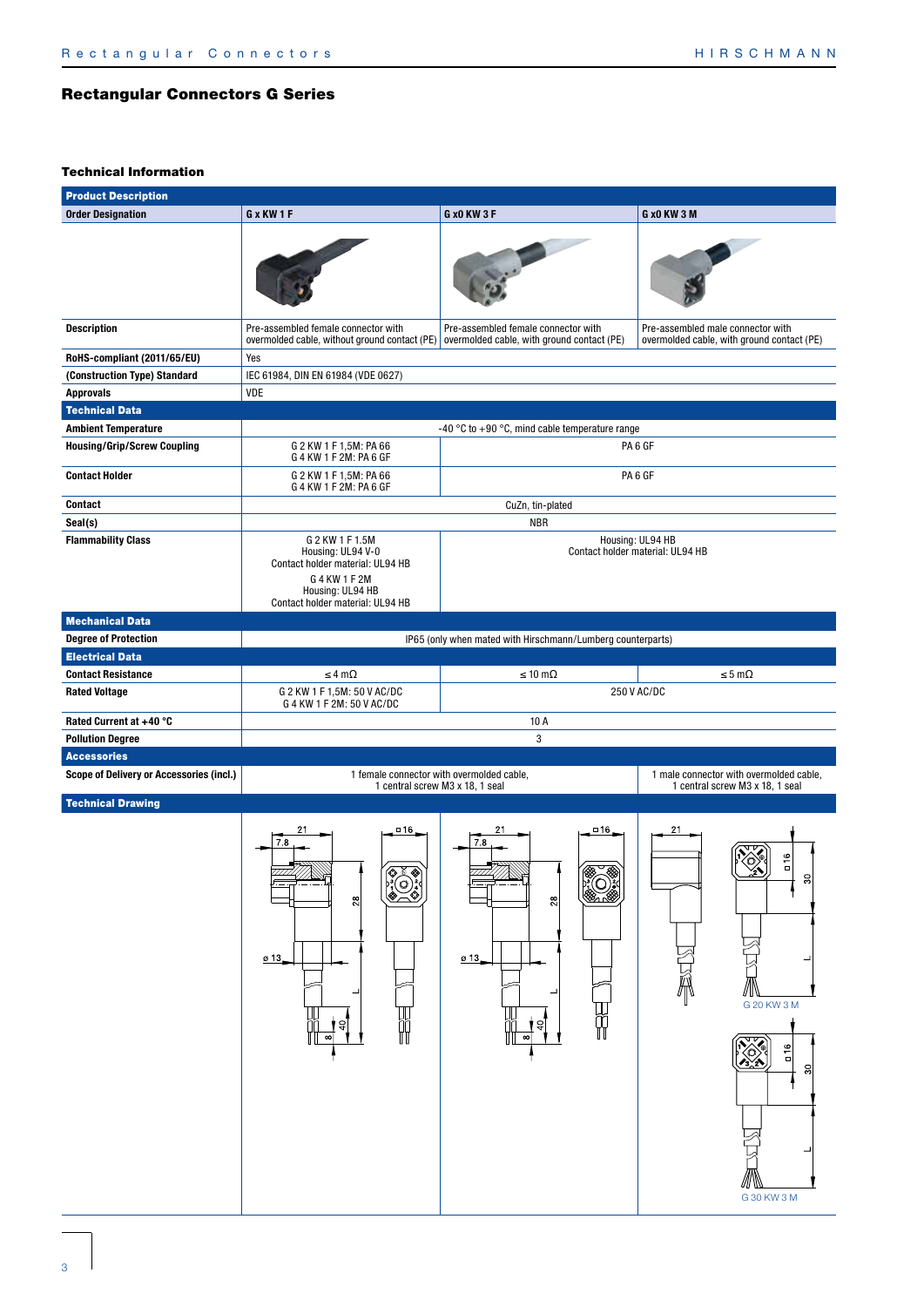| <b>Order No.</b> | <b>Order Designation</b> | No. of Pins    | <b>Conductor Size</b>  | <b>Jacket</b> | <b>Specific Characteristics</b>                                   | <b>Characteristics</b> |
|------------------|--------------------------|----------------|------------------------|---------------|-------------------------------------------------------------------|------------------------|
| 931494603        | G 2 KW 1 F 1.5M          | $\overline{2}$ | $0.75$ mm <sup>2</sup> | Rubber        | Plug-in compatibility with: G 4 A 1 M,<br>G4A1MMT. G4A5M. G4E1M   |                        |
| 931805602        | G 4 KW 1 F 2M            |                | $0.75$ mm <sup>2</sup> | <b>PVC</b>    | Plug-in compatibility with: G 4 A 1 M,<br>G4A1MMT, G4A5M, G4E1M   |                        |
| 932041002        | G 20 KW 3 F 3M           | $2 + PE$       | $1.0$ mm <sup>2</sup>  | <b>PVC</b>    | Plug-in compatibility with:<br>G 30 A 3 M, G 30 A 5 M, G 30 E 3 M |                        |
| 931608003        | G 30 KW 3 F 2M           | $3 + PE$       | $1.0$ mm <sup>2</sup>  | <b>PVC</b>    | Plug-in compatibility with:<br>G 30 A 3 M, G 30 A 5 M, G 30 E 3 M |                        |
| 931793001        | G 20 KW 3 M              | $2 + PE$       | $0.75$ mm <sup>2</sup> | <b>PVC</b>    | Plug-in compatibility with: G 30 E 3 F                            |                        |
| 931783001        | G 30 KW 3 M              | $3 + PE$       | $0.75$ mm <sup>2</sup> | <b>PVC</b>    | Plug-in compatibility with: G 30 E 3 F                            |                        |

Conversion table mm² to AWG on page 20.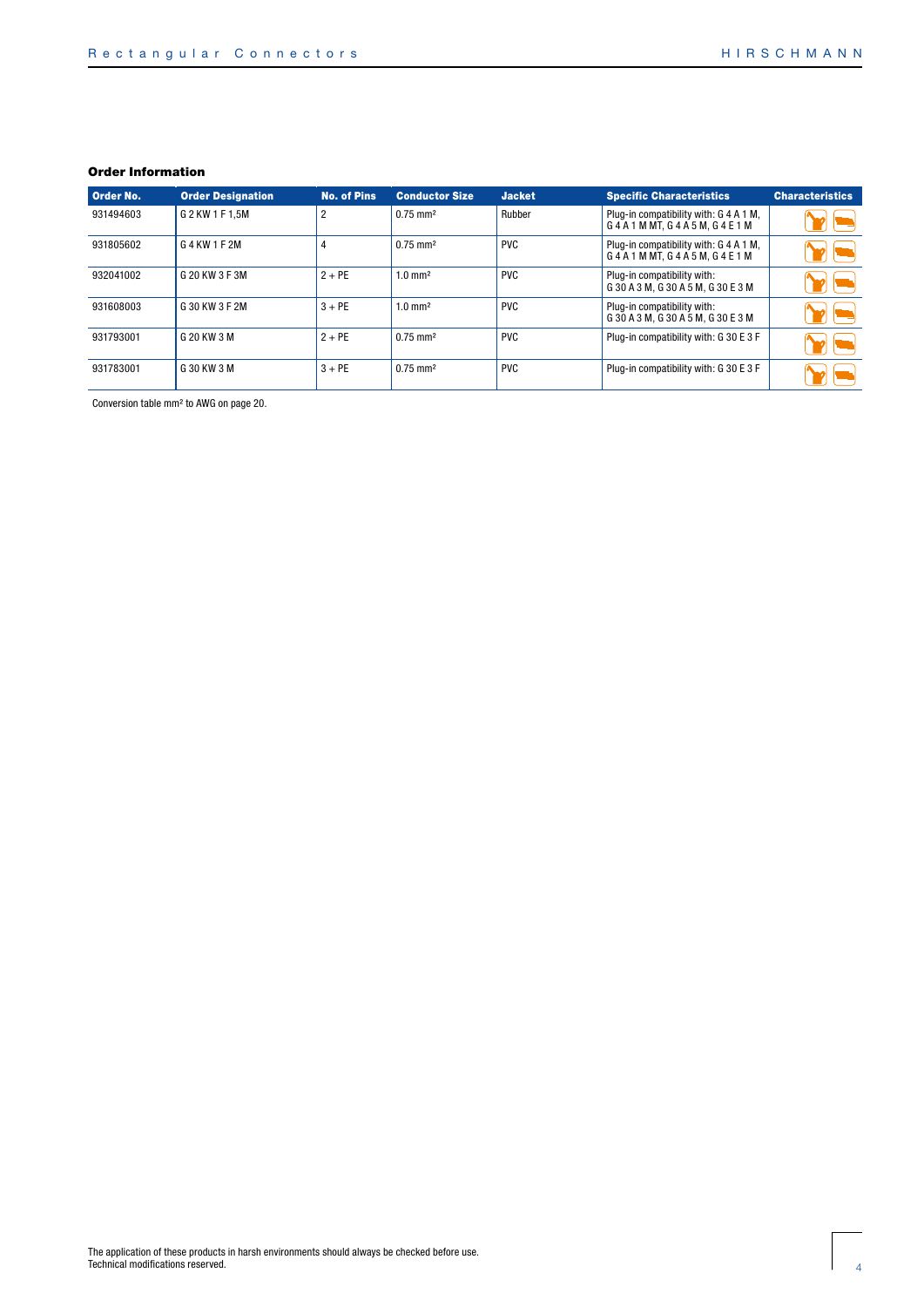| <b>Product Description</b>               |                                                                                                                  |                                                                                                                           |                                                                                                                           |  |
|------------------------------------------|------------------------------------------------------------------------------------------------------------------|---------------------------------------------------------------------------------------------------------------------------|---------------------------------------------------------------------------------------------------------------------------|--|
| <b>Order Designation</b>                 | G x0 W 3 F                                                                                                       | G4W1F                                                                                                                     | GO x WF                                                                                                                   |  |
|                                          |                                                                                                                  |                                                                                                                           |                                                                                                                           |  |
| <b>Description</b>                       | Field attachable female cable connector with<br>PG7 Cable Gland and solder contacts, with<br>ground contact (PE) | Field attachable female cable connector with<br>PG7 Cable Gland and solder contacts, without<br>ground contact (PE)       | Field attachable female cable connector with<br>PG7 Cable Gland and solder contacts, with/<br>without ground contact (PE) |  |
| RoHS-compliant (2011/65/EU)              | Yes                                                                                                              |                                                                                                                           |                                                                                                                           |  |
| (Construction Type) Standard             | IEC 61984, DIN EN 61984 (VDE 0627)                                                                               |                                                                                                                           |                                                                                                                           |  |
| <b>Approvals</b>                         | <b>VDE</b>                                                                                                       |                                                                                                                           |                                                                                                                           |  |
| <b>Technical Data</b>                    |                                                                                                                  |                                                                                                                           |                                                                                                                           |  |
| <b>Ambient Temperature</b>               | -40 °C to +90 °C                                                                                                 | -40 °C to +90 °C<br>*HT* version: -40 °C to +125 °C                                                                       | -40 °C to +90 °C                                                                                                          |  |
| <b>Housing/Grip/Screw Coupling</b>       |                                                                                                                  | PA <sub>6</sub> GF                                                                                                        | PA <sub>6</sub>                                                                                                           |  |
| <b>Contact Holder</b>                    |                                                                                                                  | PA <sub>6</sub> GF                                                                                                        | PA <sub>6</sub>                                                                                                           |  |
| Contact                                  | CuZn, tin-plated                                                                                                 | CuZn, tin-plated<br>*HT* version: CuSn, tin-plated<br>*AU* version: CuZn, gold-plated                                     | CuZn, tin-plated                                                                                                          |  |
| <b>Screw Coupling/Nut Material</b>       | Pressure screw<br>*Gray* version: PA 6 GF<br>*Black* version: PA 6 GF                                            | Pressure screw: PA 66 GF                                                                                                  |                                                                                                                           |  |
| Seal(s)                                  | Flat seal: NBR<br>Cable Gland: SBR/NBR                                                                           | Flat seal: NBR<br>*HT* version: EPDM<br>Cable Gland: SBR/NBR                                                              | GO 51 WF: CR (chloroprene rubber)<br>GO 6 WF/GO 60 WF: NBR                                                                |  |
| <b>Flammability Class</b>                | Housing: UL94 HB<br>Contact holder material: UL94 HB<br>Pressure screw: UL94 HB                                  | Housing: UL94-1<br>Contact holder material: UL94 V-1<br>Pressure screw: UL94 V-0                                          |                                                                                                                           |  |
| <b>Mechanical Data</b>                   |                                                                                                                  |                                                                                                                           |                                                                                                                           |  |
| <b>Degree of Protection</b>              |                                                                                                                  | IP65 (only when mated with Hirschmann/Lumberg counterparts)                                                               |                                                                                                                           |  |
| <b>Electrical Data</b>                   |                                                                                                                  |                                                                                                                           |                                                                                                                           |  |
| <b>Contact Resistance</b>                |                                                                                                                  | $\leq 10 \text{ m}\Omega$                                                                                                 |                                                                                                                           |  |
| <b>Rated Voltage</b>                     | 250 V AC/DC                                                                                                      | 50 V AC/DC                                                                                                                | GO 51 WF/GO 60 WF: 250 V AC/DC<br>GO 6 WF: 50 V AC/DC                                                                     |  |
| Rated Current at +40 °C                  |                                                                                                                  | 6 A                                                                                                                       |                                                                                                                           |  |
| <b>Pollution Degree</b>                  |                                                                                                                  | 3                                                                                                                         |                                                                                                                           |  |
| <b>Accessories</b>                       |                                                                                                                  |                                                                                                                           |                                                                                                                           |  |
| Scope of Delivery or Accessories (incl.) | 1 female connector with PG7 screw coupling,<br>1 central screw M3 x 20, 1 seal,<br>unmounted in plastic bag      | 1 female connector with PG7 screw coupling,<br>1 central screw M3 x 20, 1 seal,<br>*UM* version: unmounted in plastic bag | 1 female connector with PG7 screw coupling,<br>1 central screw M3 x 20, 1 seal,<br>unmounted in plastic bag               |  |
| <b>Technical Drawing</b>                 |                                                                                                                  |                                                                                                                           |                                                                                                                           |  |
|                                          | 10<br>28<br>n16<br>$\frac{0}{15}$<br>Pg7                                                                         | 10<br>28<br>□16<br>$\overline{0}$ 15<br>r<br>P                                                                            | $^7$<br>31.25<br>20<br>15.6<br><b>BUDE</b><br>$\frac{15}{9}$<br>13.6<br>$\overline{P}$<br>18.1                            |  |
|                                          | $\mathbb{S}^3$<br>7.8                                                                                            | 23<br>œ<br>ŕ.                                                                                                             | ന∣<br>$\mathbb{S}^2$<br>$\frac{18}{2}$                                                                                    |  |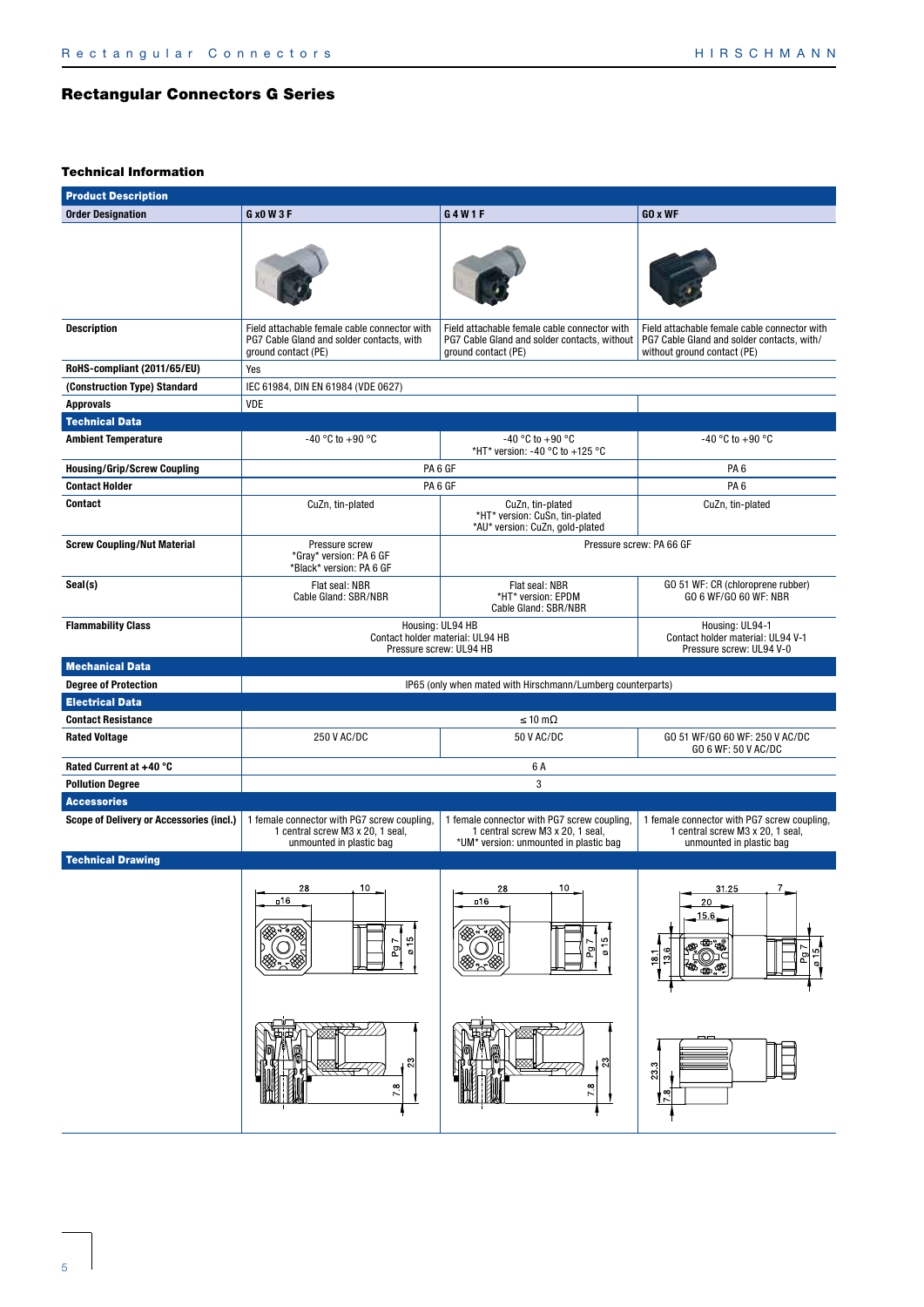| Order No. | <b>Order Designation</b> | <b>No. of Pins</b> | <b>Terminal Type</b> | <b>Conductor Size</b>       | <b>Cable Gland</b>    |
|-----------|--------------------------|--------------------|----------------------|-----------------------------|-----------------------|
| 932185100 | G 20 W 3 F BLACK         | $2 + PE$           | solder               | 0.14 to 0.5 mm <sup>2</sup> | Ø 4.0 to 7.5 mm (PG7) |
| 932185106 | G 20 W 3 F GRAY          | $2 + PE$           | solder               | 0.14 to 0.5 mm <sup>2</sup> | Ø 4.0 to 7.5 mm (PG7) |
| 932186100 | G 30 W 3 F BLACK         | $3 + PE$           | solder               | 0.14 to 0.5 mm <sup>2</sup> | Ø 4.0 to 7.5 mm (PG7) |
| 932186106 | G 30 W 3 F GRAY          | $3 + PE$           | solder               | 0.14 to 0.5 mm <sup>2</sup> | Ø 4.0 to 7.5 mm (PG7) |
| 932157100 | G 4 W 1 F BLACK          | $\overline{4}$     | solder               | 0.14 to 0.5 mm <sup>2</sup> | Ø 4.0 to 7.5 mm (PG7) |
| 932157106 | G 4 W 1 F GRAY           | $\overline{4}$     | solder               | 0.14 to 0.5 mm <sup>2</sup> | Ø 4.0 to 7.5 mm (PG7) |
| 932157200 | G 4 W 1 F HT BLACK       | $\overline{4}$     | solder               | 0.14 to 0.5 mm <sup>2</sup> | Ø 4.0 to 7.5 mm (PG7) |
| 932157206 | G 4 W 1 F HT GRAY        | $\overline{4}$     | solder               | 0.14 to 0.5 mm <sup>2</sup> | Ø 4.0 to 7.5 mm (PG7) |
| 934386100 | G 4 W 1 F AU UM SW       | $\overline{4}$     | solder               | 0.14 to 0.5 mm <sup>2</sup> | Ø 4.0 to 7.5 mm (PG7) |
| 934386106 | G 4 W 1 F AU UM GR       | $\overline{4}$     | solder               | 0.14 to 0.5 mm <sup>2</sup> | Ø 4.0 to 7.5 mm (PG7) |
| 934386206 | G 4 W 1 F AU GRAY        | $\overline{4}$     | solder               | 0.14 to 0.5 mm <sup>2</sup> | Ø 4.0 to 7.5 mm (PG7) |
| 932351200 | GO 51 WF                 | $5 + PE$           | solder               | 0.14 to 0.5 mm <sup>2</sup> | Ø 4.0 to 7.5 mm (PG7) |
| 932447100 | <b>GO 6 WF</b>           | 6                  | solder               | 0.14 to 0.5 mm <sup>2</sup> | Ø 4.0 to 7.5 mm (PG7) |
| 932448100 | <b>GO 60 WF SW</b>       | $6\phantom{1}$     | solder               | 0.14 to 0.5 mm <sup>2</sup> | Ø 4.0 to 7.5 mm (PG7) |

#### Order Information *(continued)*

| Order No. | <b>Order Designation</b> | <b>Specific Characteristics</b>                                           | <b>Characteristics</b> |
|-----------|--------------------------|---------------------------------------------------------------------------|------------------------|
| 932185100 | G 20 W 3 F BLACK         | Plug-in compatibility with: G 30 A 3 M, G 30 A 5 M, G 30 E 3 M            | ☀                      |
| 932185106 | G 20 W 3 F GRAY          | Plug-in compatibility with: G 30 A 3 M, G 30 A 5 M, G 30 E 3 M            |                        |
| 932186100 | G 30 W 3 F BLACK         | Plug-in compatibility with: G 30 A 3 M, G 30 A 5 M, G 30 E 3 M            | 澲                      |
| 932186106 | G 30 W 3 F GRAY          | Plug-in compatibility with: G 30 A 3 M, G 30 A 5 M, G 30 E 3 M            |                        |
| 932157100 | G 4 W 1 F BLACK          | Plug-in compatibility with: G 4 A 1 M, G 4 A 1 M MT, G 4 A 5 M, G 4 E 1 M | ☀                      |
| 932157106 | G 4 W 1 F GRAY           | Plug-in compatibility with: G 4 A 1 M, G 4 A 1 M MT, G 4 A 5 M, G 4 E 1 M |                        |
| 932157200 | G 4 W 1 F HT BLACK       | Plug-in compatibility with: G 4 A 1 M, G 4 A 1 M MT, G 4 A 5 M, G 4 E 1 M | 濼                      |
| 932157206 | G 4 W 1 F HT GRAY        | Plug-in compatibility with: G 4 A 1 M, G 4 A 1 M MT, G 4 A 5 M, G 4 E 1 M |                        |
| 934386100 | G 4 W 1 F AU UM SW       | Plug-in compatibility with: G 4 A 1 M AU, G 4 A 5 M AU                    | ☀                      |
| 934386106 | G 4 W 1 F AU UM GR       | Plug-in compatibility with: G 4 A 1 M AU, G 4 A 5 M AU                    |                        |
| 934386206 | G 4 W 1 F AU GRAY        | Plug-in compatibility with: G 4 A 1 M AU, G 4 A 5 M AU                    |                        |
| 932351200 | GO 51 WF                 | Plug-in compatibility with: GO 51 FAV M, GO 51 UM                         | 濼                      |
| 932447100 | <b>GO 6 WF</b>           | Plug-in compatibility with: GO 6 FAV M, GO 6 UM                           | 澲                      |
| 932448100 | <b>GO 60 WF SW</b>       | Plug-in compatibility with: GO 60 FAV M, GO 60 UM                         | ☀                      |

Conversion table mm² to AWG on page 20.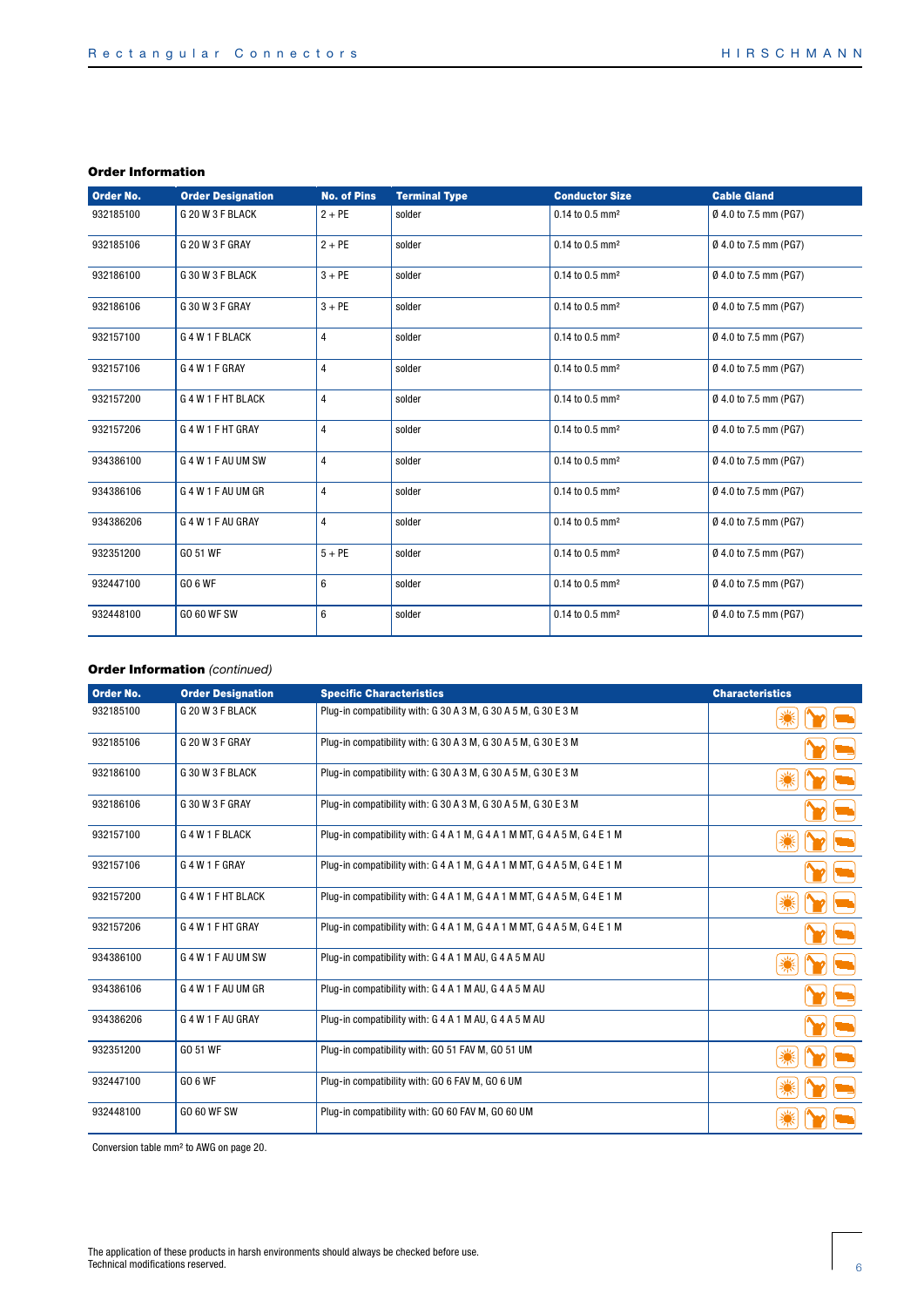$rac{5}{1}$ 

| <b>Product Description</b>               |                                                                                                                 |                                                                                                                      |  |  |  |  |
|------------------------------------------|-----------------------------------------------------------------------------------------------------------------|----------------------------------------------------------------------------------------------------------------------|--|--|--|--|
| <b>Order Designation</b>                 | <b>GO 070 WF</b>                                                                                                | GO xx0 WF                                                                                                            |  |  |  |  |
|                                          |                                                                                                                 |                                                                                                                      |  |  |  |  |
| <b>Description</b>                       | Field attachable female connector with PG11 Cable Gland and<br>screw-type contacts, without ground contact (PE) | Field attachable female connector with PG11 Cable Gland and<br>screw-type contacts, with/without ground contact (PE) |  |  |  |  |
| RoHS-compliant (2011/65/EU)              | Yes                                                                                                             |                                                                                                                      |  |  |  |  |
| (Construction Type) Standard             | IEC 61984, DIN EN 61984 (VDE 0627)                                                                              |                                                                                                                      |  |  |  |  |
| <b>Approvals</b>                         |                                                                                                                 |                                                                                                                      |  |  |  |  |
| <b>Technical Data</b>                    |                                                                                                                 |                                                                                                                      |  |  |  |  |
| <b>Ambient Temperature</b>               |                                                                                                                 | Connector: -40 °C to +90 °C, seal: -30 °C to +90 °C                                                                  |  |  |  |  |
| <b>Housing/Grip/Screw Coupling</b>       |                                                                                                                 | <b>PA 66 GF</b>                                                                                                      |  |  |  |  |
| <b>Contact Holder</b>                    |                                                                                                                 | <b>PA 66 GF</b>                                                                                                      |  |  |  |  |
| Contact                                  |                                                                                                                 | CuZn, tin-plated                                                                                                     |  |  |  |  |
| <b>Screw Coupling/Nut Material</b>       | Cover: PA 66 GF, pressure screw: PA 6 GF                                                                        |                                                                                                                      |  |  |  |  |
| Seal(s)                                  | Flat seal: NBR, cover: NBR, Cable Gland: SBR/NBR                                                                |                                                                                                                      |  |  |  |  |
| <b>Flammability Class</b>                | Housing: UL94 V-0, cover: UL94 V-0, contact holder material: UL94 V-0, pressure screw: UL94 HB                  |                                                                                                                      |  |  |  |  |
| <b>Mechanical Data</b>                   |                                                                                                                 |                                                                                                                      |  |  |  |  |
| <b>Degree of Protection</b>              |                                                                                                                 | IP65 (only when mated with Hirschmann/Lumberg counterparts)                                                          |  |  |  |  |
| <b>Electrical Data</b>                   |                                                                                                                 |                                                                                                                      |  |  |  |  |
| <b>Contact Resistance</b>                |                                                                                                                 | $\leq 10 \text{ m}\Omega$                                                                                            |  |  |  |  |
| <b>Rated Voltage</b>                     | 50 V AC/DC                                                                                                      | 250 V for PE-version, 50 V for non-PE-version                                                                        |  |  |  |  |
| Rated Current at +40 °C                  |                                                                                                                 | 10 A AC/6 A DC                                                                                                       |  |  |  |  |
| <b>Pollution Degree</b>                  |                                                                                                                 | 3                                                                                                                    |  |  |  |  |
| <b>Accessories</b>                       |                                                                                                                 |                                                                                                                      |  |  |  |  |
| Scope of Delivery or Accessories (incl.) |                                                                                                                 | 1 female connector with PG11 screw coupling, 1 central screw M3 x 35, 2 seals, unmounted in plastic bag              |  |  |  |  |
| <b>Technical Drawing</b>                 |                                                                                                                 |                                                                                                                      |  |  |  |  |
|                                          | 10<br>55.9<br>15.7<br>$^{24}$                                                                                   | 55.9<br>10<br>15.7<br>24                                                                                             |  |  |  |  |
|                                          | 29<br>Pg <sub>11</sub><br>5<br>o                                                                                | 29<br>Pg<br>₫                                                                                                        |  |  |  |  |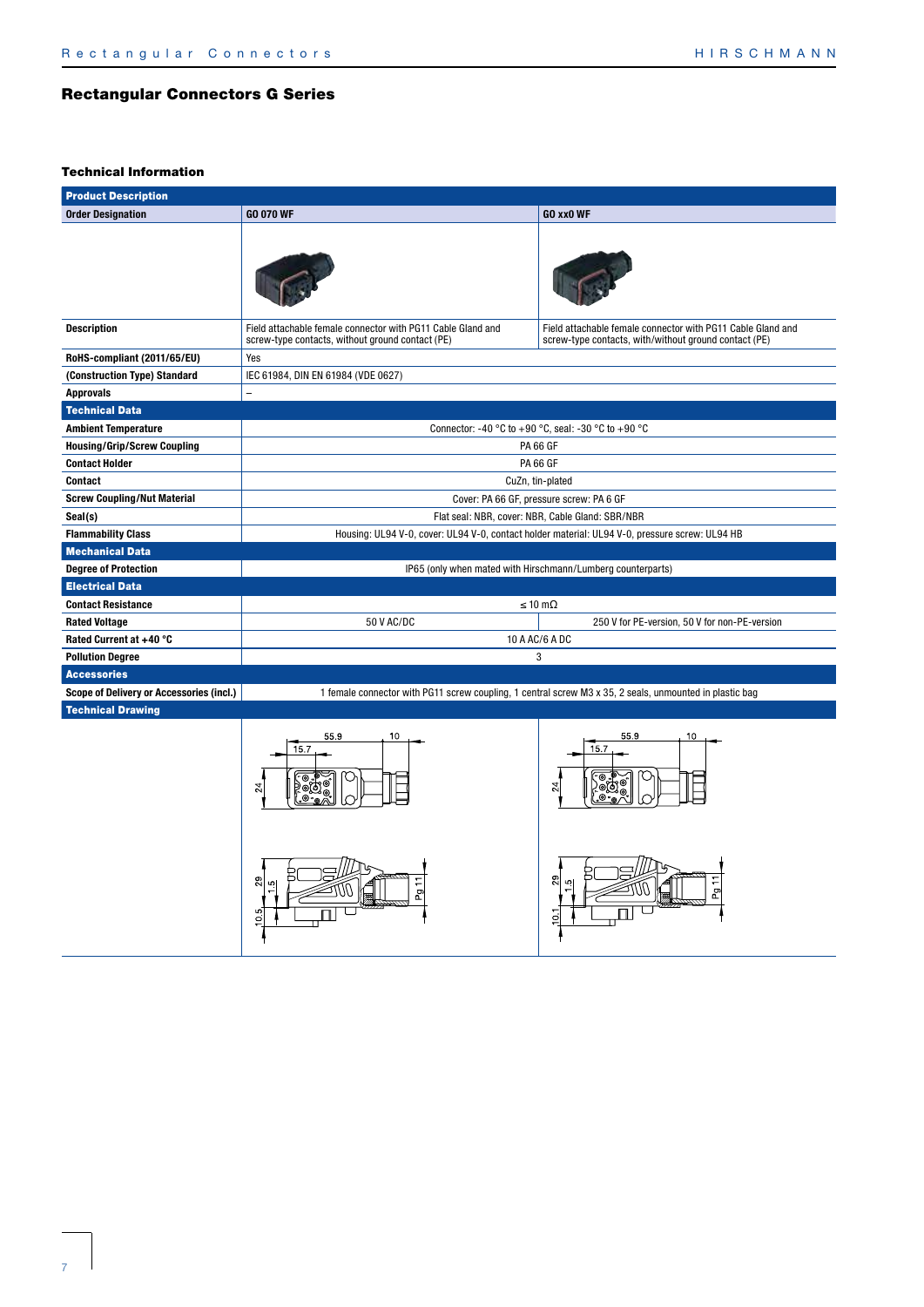| Order No. | <b>Order Designation</b> | <b>No. of Pins</b> |       | <b>Terminal Type Conductor Size Cable Gland</b> |                             | <b>Specific Characteristics Characteristics</b> |       |
|-----------|--------------------------|--------------------|-------|-------------------------------------------------|-----------------------------|-------------------------------------------------|-------|
| 932483100 | GO 070 WF                |                    | screw | 0.25 to 1.0 mm <sup>2</sup>                     | $\beta$ 4.0 to 10 mm (PG11) | Plug-in compatibility with:<br>GO 070 FA M      |       |
| 932484100 | GO 610 WF                | $6 + PE$           | screw | $0.25$ to 1.0 mm <sup>2</sup>                   | $\beta$ 4.0 to 10 mm (PG11) | Plug-in compatibility with:<br>GO 610 FA M      |       |
| 932485100 | GO 700 WF                |                    | screw | $0.25$ to 1.0 mm <sup>2</sup>                   | 0 4.0 to 10 mm (PG11)       | Plug-in compatibility with:<br>GO 700 FA M      | " √ ∜ |

Conversion table mm² to AWG on page 20.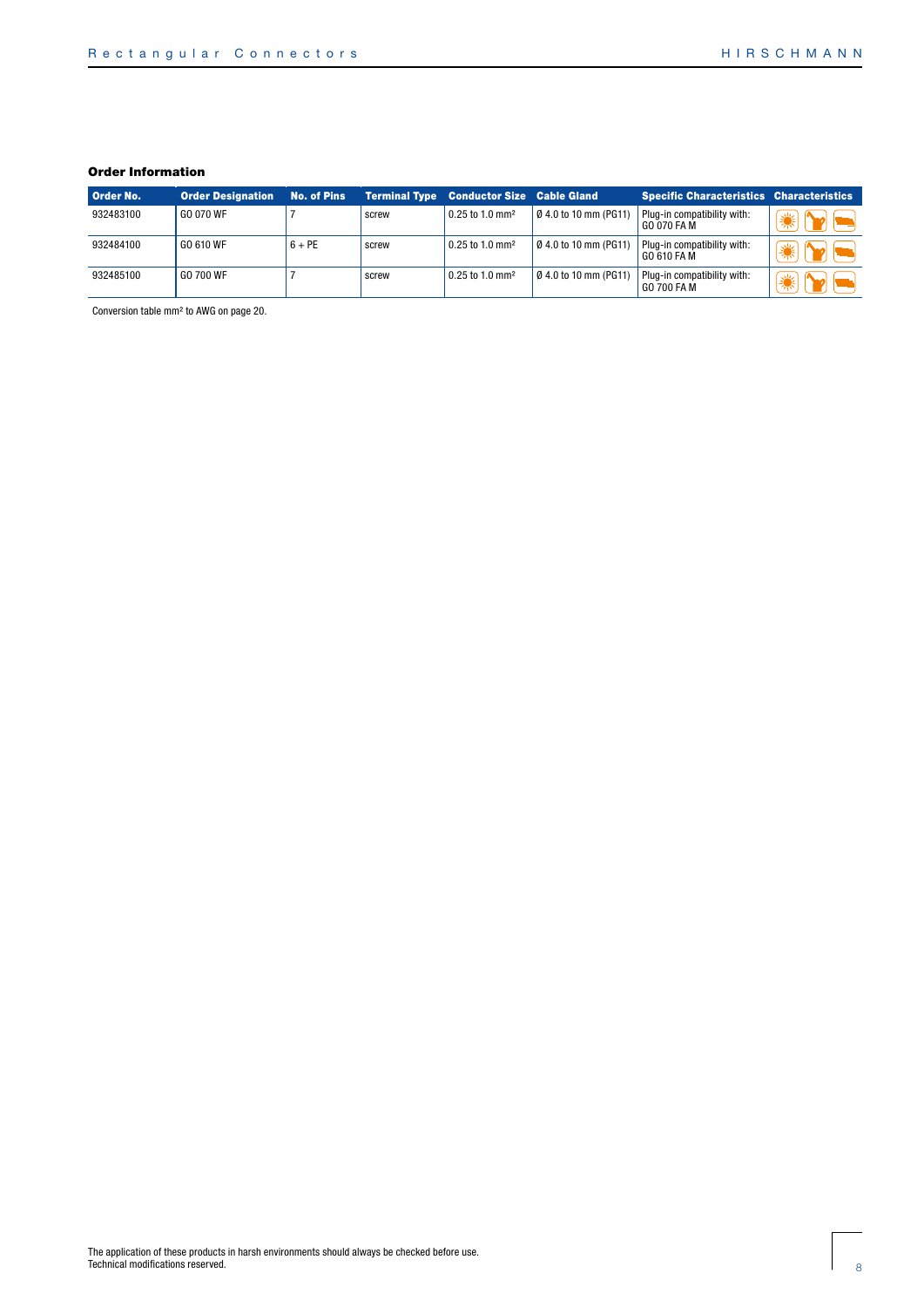| <b>Product Description</b>                  |                                                                                         |                                                                                              |
|---------------------------------------------|-----------------------------------------------------------------------------------------|----------------------------------------------------------------------------------------------|
| <b>Order Designation</b>                    | G30E3F                                                                                  | G 30 E 3, G 4 E 1                                                                            |
|                                             |                                                                                         |                                                                                              |
| <b>Description</b>                          | Female receptacle connector with octagonal flange and solder contacts                   | Male receptacle connector with octagonal flange, for crimp contacts                          |
| RoHS-compliant (2011/65/EU)                 | Yes                                                                                     |                                                                                              |
| (Construction Type) Standard                | IEC 61984, DIN EN 61984 (VDE 0627)                                                      |                                                                                              |
| <b>Approvals</b>                            | VDE                                                                                     |                                                                                              |
| <b>Technical Data</b>                       |                                                                                         |                                                                                              |
| <b>Ambient Temperature</b>                  |                                                                                         | -40 °C to +90 °C                                                                             |
| <b>Housing/Grip/Screw Coupling</b>          |                                                                                         | PA <sub>6</sub> GF                                                                           |
| <b>Contact Holder</b>                       |                                                                                         | PA <sub>6</sub> GF                                                                           |
| Contact                                     | CuZn, tin-plated                                                                        | CuZu, tin-plated (contacts RMC 280 must be ordered separately)                               |
| Seal(s)                                     | <b>NBR</b>                                                                              | G 30 E 3 M: Seal G 30 E-1 must be ordered separately                                         |
|                                             |                                                                                         | G 4 E 1 M: Seal G 30 E-2 must be ordered separately                                          |
| <b>Flammability Class</b>                   |                                                                                         | Contact holder material: UL94-HB                                                             |
| <b>Mechanical Data</b>                      |                                                                                         |                                                                                              |
| <b>Degree of Protection</b>                 |                                                                                         | IP65 (only when mated with Hirschmann/Lumberg counterparts)                                  |
| <b>Electrical Data</b>                      |                                                                                         |                                                                                              |
| <b>Contact Resistance</b>                   |                                                                                         | $\leq 10 \text{ m}\Omega$                                                                    |
| <b>Rated Voltage</b>                        | 250 V AC/DC                                                                             | G 30 E 3 M: 250 V AC/DC<br>G 4 E 1 M: 50 V AC/DC                                             |
| Rated Current at +40 °C                     |                                                                                         | 10 A                                                                                         |
| <b>Pollution Degree</b>                     |                                                                                         | 3                                                                                            |
| <b>Accessories</b>                          |                                                                                         |                                                                                              |
| Scope of Delivery or Accessories (incl.)    | 1 female receptacle connector                                                           | 1 male receptacle connector (housing) without crimp contacts                                 |
| <b>Accessories to be Ordered Separately</b> | Flat seal: G 30 E-1 732135002                                                           | G 30 E 3 M Flat seal: G 30 E-1 732135002<br>G 4 E 1 M Flat seal: G 30 E-2 733415002          |
| <b>Technical Drawing</b>                    |                                                                                         |                                                                                              |
|                                             | 29<br>23<br>$\Box$ 16<br>Ņ١<br>ო<br>ø<br>ൗ<br>- 1<br>$-13$<br>$\infty$<br>œ<br>Z.<br>∾∣ | ო<br>$\overline{9}$<br>29<br>23<br><u>¤16</u><br>$\frac{22}{2}$<br>თ<br>⊗,<br>M <sub>3</sub> |
|                                             | Panel cutout<br>$-16.2$<br><u>М3</u>                                                    | Panel cutout<br>16.2∍<br>M <sub>3</sub>                                                      |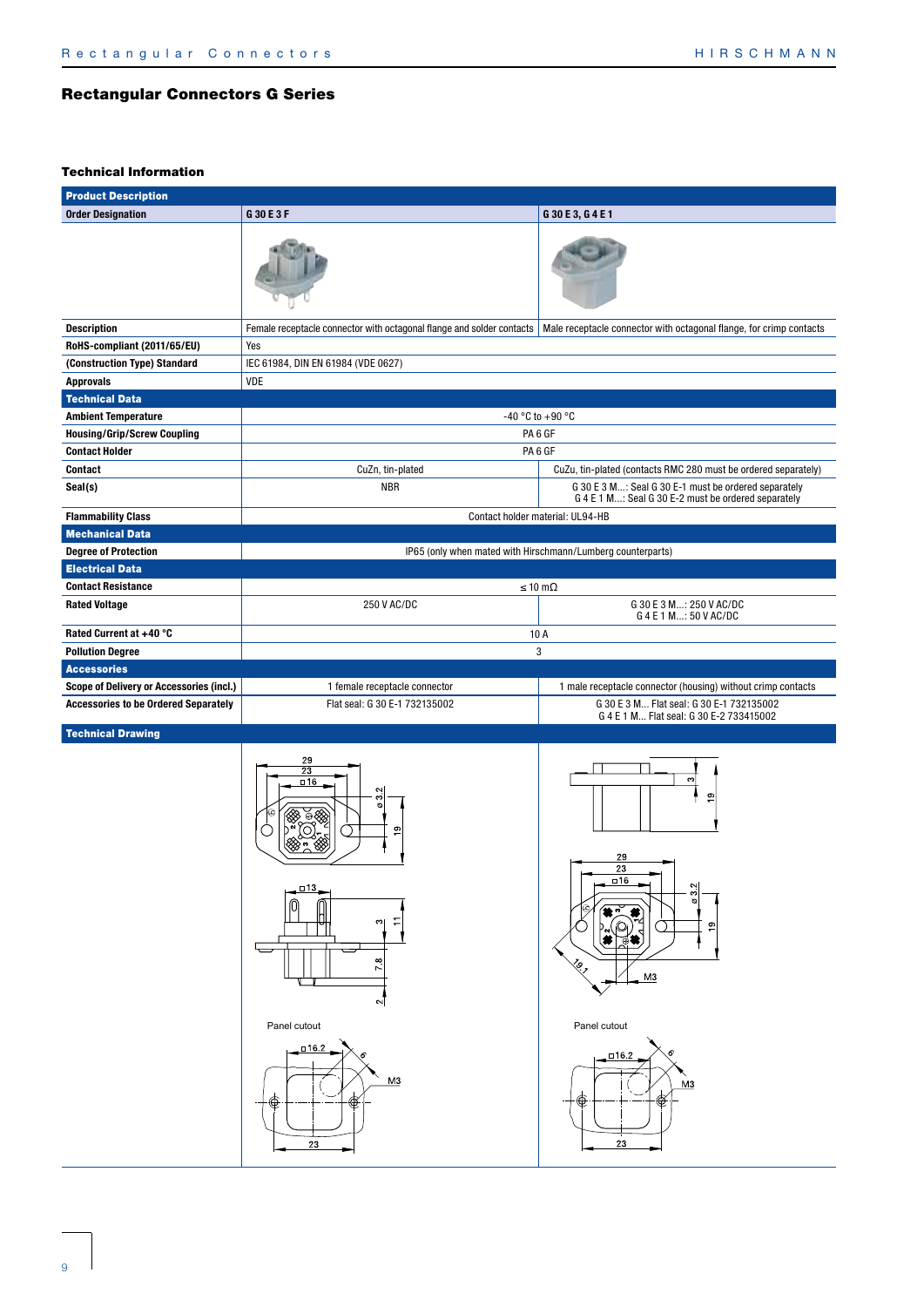| Order No. | <b>Order Designation</b> | <b>No. of Pins</b>            | <b>Terminal Type</b> | <b>Specific Characteristics</b>                                                | <b>Characteristics</b> |
|-----------|--------------------------|-------------------------------|----------------------|--------------------------------------------------------------------------------|------------------------|
| 931782106 | G 30 E 3 F               | $3 + PE$                      | solder               | Plug-in compatibility with: G 20 KW 3 M, G 30 KW 3 M                           |                        |
| 731996506 | G 30 E 3 M               | $3 + PE$<br>$2 + PE$ optional | crimping             | Plug-in compatibility with:<br>G 20 KW 3 F, G 20 W 3 F, G 30 KW 3 F G 30 W 3 F |                        |
| 731802506 | G 4 E 1 M GRAY           | 4.3<br>or 2 optionally        | crimping             | Plug-in compatibility with: G 2 KW 1 F, G 4 KW 1 F, G 4 W 1 F                  |                        |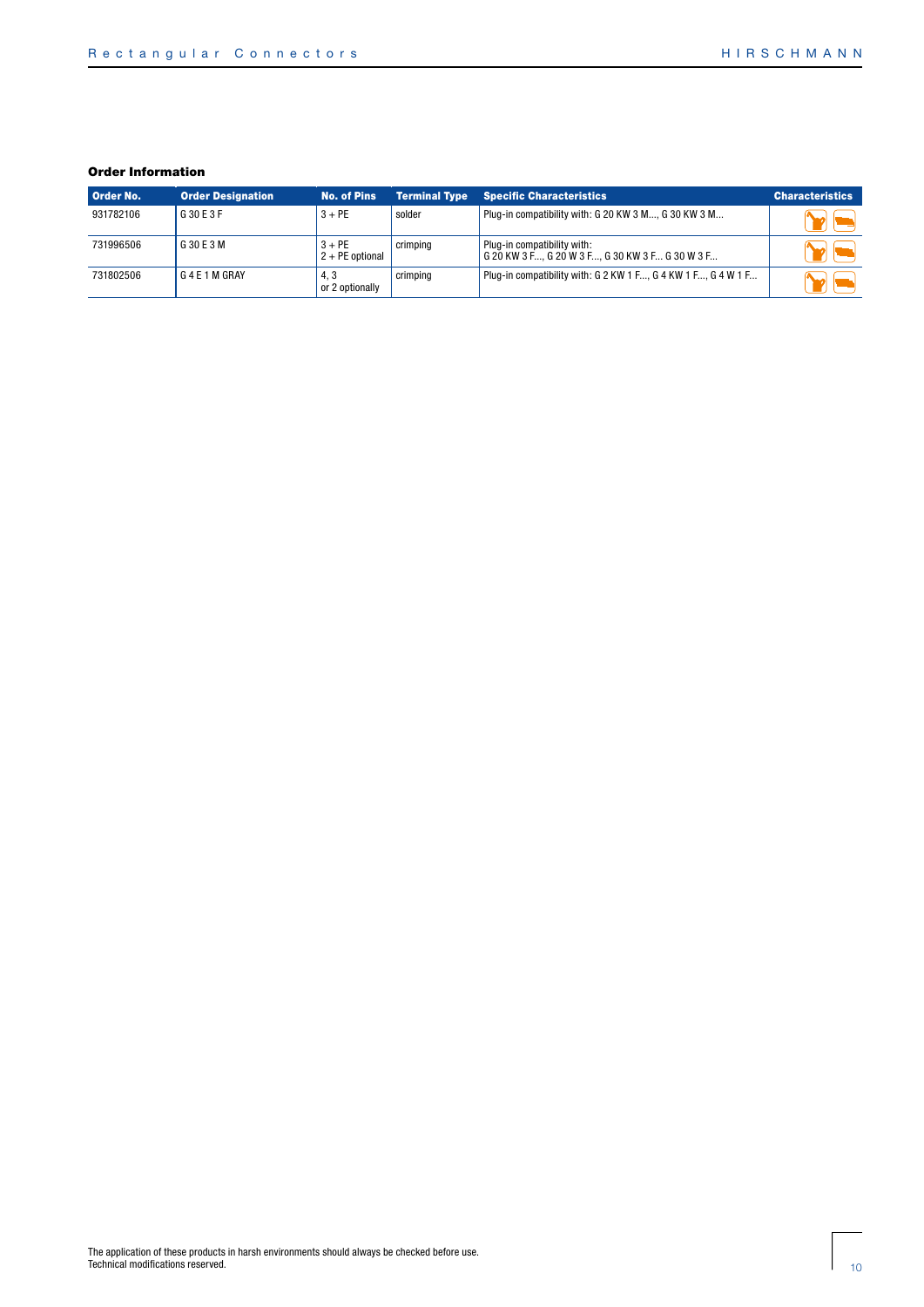$\overline{=}$  $\overline{a}$ 

ø 25.1

# Rectangular Connectors G Series

| <b>Product Description</b>               |                                                                             |                                                                                       |  |
|------------------------------------------|-----------------------------------------------------------------------------|---------------------------------------------------------------------------------------|--|
| <b>Order Designation</b>                 | G 30 A 3 M                                                                  | G4A1MMT                                                                               |  |
|                                          |                                                                             |                                                                                       |  |
| <b>Description</b>                       | Surface mounted male connector with solder contacts for printed<br>circuits | Surface mounted male connector for press fitting, with solder contacts                |  |
| RoHS-compliant (2011/65/EU)              | Yes                                                                         |                                                                                       |  |
| (Construction Type) Standard             | IEC 61984, DIN EN 61984 (VDE 0627)                                          |                                                                                       |  |
| <b>Approvals</b>                         | VDE                                                                         |                                                                                       |  |
| <b>Technical Data</b>                    |                                                                             |                                                                                       |  |
| <b>Ambient Temperature</b>               |                                                                             | -40 °C to +90 °C                                                                      |  |
| <b>Housing/Grip/Screw Coupling</b>       | PA <sub>6</sub> GF                                                          | <b>PA 66 GF</b>                                                                       |  |
| <b>Contact Holder</b>                    | PA <sub>6</sub> GF                                                          | <b>PA 66 GF</b>                                                                       |  |
| <b>Contact</b>                           |                                                                             | CuZn, tin-plated                                                                      |  |
| <b>Flammability Class</b>                |                                                                             | Contact holder material: UL94 V-0                                                     |  |
| <b>Mechanical Data</b>                   |                                                                             |                                                                                       |  |
| <b>Degree of Protection</b>              |                                                                             | IP65 (only when mated with Hirschmann/Lumberg counterparts)                           |  |
| <b>Electrical Data</b>                   |                                                                             |                                                                                       |  |
| <b>Contact Resistance</b>                |                                                                             | $\leq 10 \text{ m}\Omega$                                                             |  |
| <b>Rated Voltage</b>                     | 250 V AC/DC                                                                 | 50 V AC/DC                                                                            |  |
| Rated Current at +40 °C                  |                                                                             | 10 A                                                                                  |  |
| <b>Pollution Degree</b>                  |                                                                             | 3                                                                                     |  |
| <b>Accessories</b>                       |                                                                             |                                                                                       |  |
| Scope of Delivery or Accessories (incl.) |                                                                             | 1 surface mounted male connector                                                      |  |
| <b>Technical Drawing</b>                 |                                                                             |                                                                                       |  |
|                                          | $\Box$ 19<br>$\Box$ 16<br>$^{\circ}$<br>$\circ$<br>0.9<br>M <sub>3</sub>    | œ<br>$\sim$<br>$\overline{1}$<br><u>۽</u><br>ø 20 8<br>$\sim$<br>24<br>M <sub>3</sub> |  |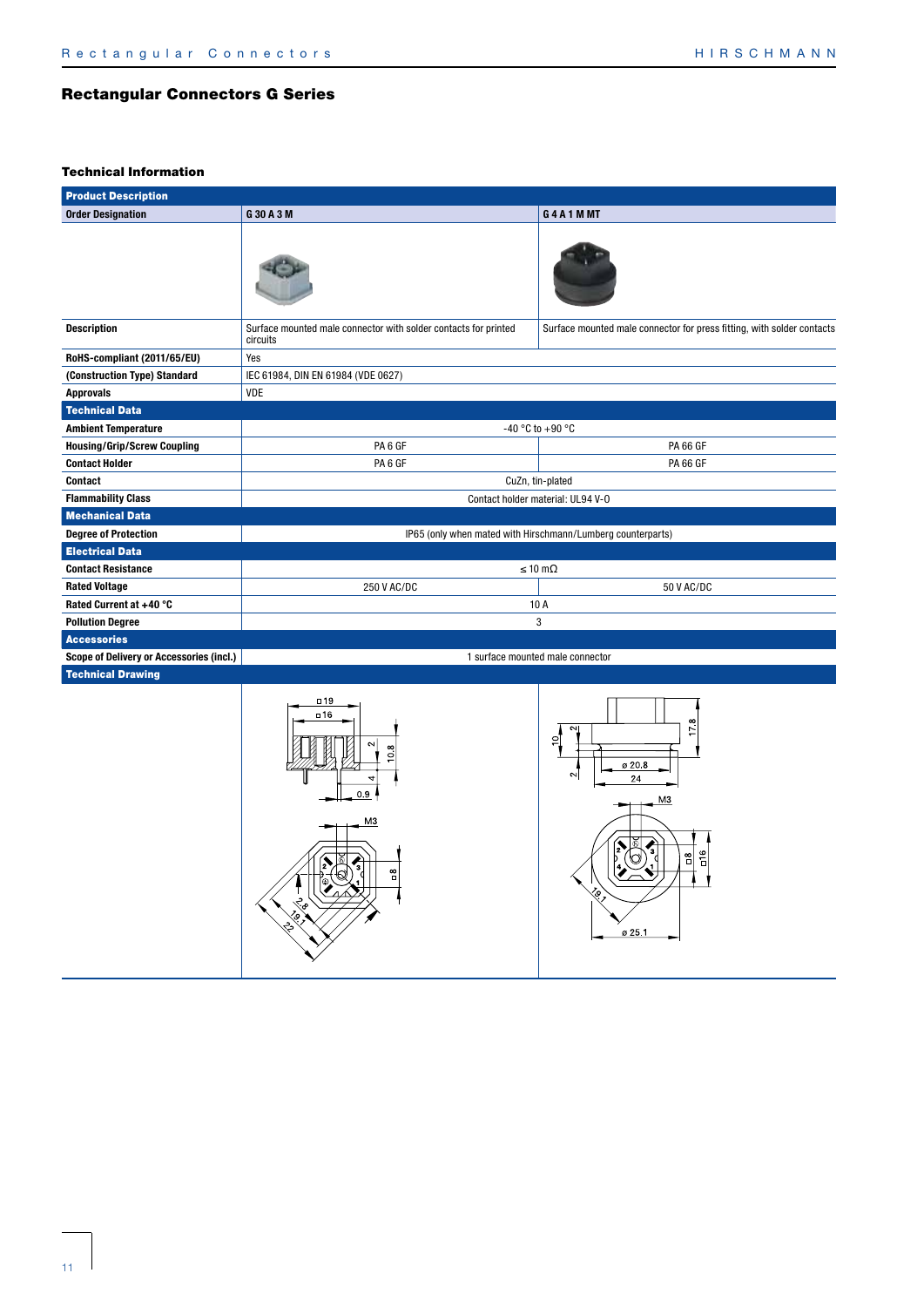| Order No. | <b>Order Designation</b> | <b>No. of Pins</b> |                                       | <b>Terminal Type Specific Characteristics</b>                                   | <b>Characteristics</b> |
|-----------|--------------------------|--------------------|---------------------------------------|---------------------------------------------------------------------------------|------------------------|
| 931700106 | G 30 A 3 M GRAY          | $3 + PE$           | solder (pins for<br>printed circuits) | Plug-in compatibility with:<br>G 20 KW 3 F, G 20 W 3 F, G 30 KW 3 F, G 30 W 3 F |                        |
| 932823100 | G4A1MMT                  |                    | solder                                | Plug-in compatibility with:<br>  G 2 KW 1 F G 4 KW 1 F G 4 W 1 F                |                        |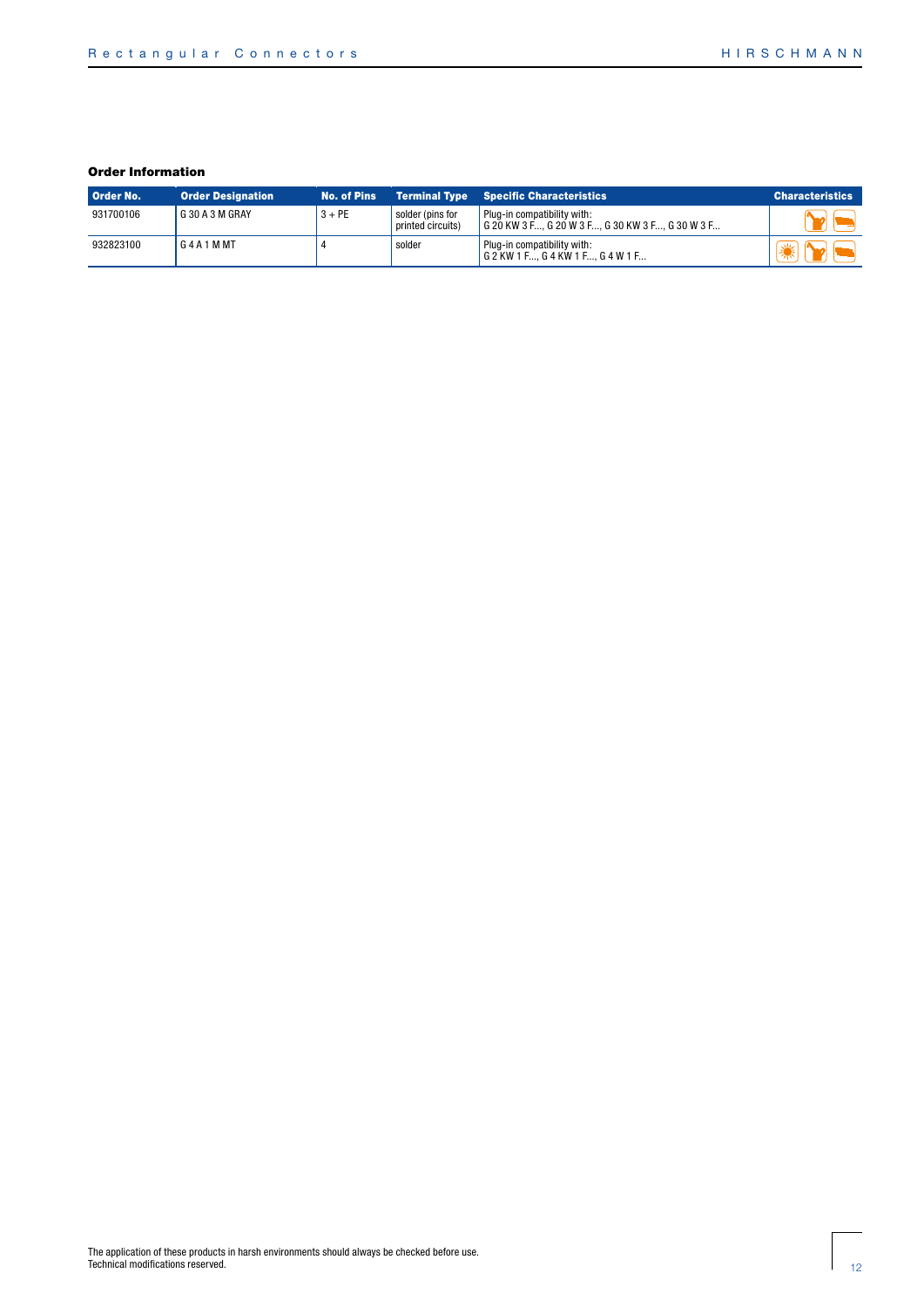| <b>Product Description</b>                                            |                                                                                                                                     |                                                                                                                                                                                             |                                                                                                                                                        |
|-----------------------------------------------------------------------|-------------------------------------------------------------------------------------------------------------------------------------|---------------------------------------------------------------------------------------------------------------------------------------------------------------------------------------------|--------------------------------------------------------------------------------------------------------------------------------------------------------|
| <b>Order Designation</b>                                              | G 30 A 5 M                                                                                                                          | G4A1M                                                                                                                                                                                       | G4A5M                                                                                                                                                  |
|                                                                       |                                                                                                                                     |                                                                                                                                                                                             |                                                                                                                                                        |
| <b>Description</b>                                                    | Male appliance connector with octagonal<br>flange screw fixing and solder contacts for<br>printed circuits                          | Male appliance connector with solder<br>contacts for printed circuits                                                                                                                       | Male appliance connector with octagonal<br>flange screw fixing and solder contacts for<br>printed circuits                                             |
| RoHS-compliant (2011/65/EU)                                           | Yes                                                                                                                                 |                                                                                                                                                                                             |                                                                                                                                                        |
| (Construction Type) Standard                                          | IEC 61984, DIN EN 61984 (VDE 0627)                                                                                                  |                                                                                                                                                                                             |                                                                                                                                                        |
| <b>Approvals</b>                                                      | VDE                                                                                                                                 |                                                                                                                                                                                             |                                                                                                                                                        |
| <b>Technical Data</b>                                                 |                                                                                                                                     |                                                                                                                                                                                             |                                                                                                                                                        |
| <b>Ambient Temperature</b>                                            |                                                                                                                                     | -40 °C to +90 °C                                                                                                                                                                            |                                                                                                                                                        |
| <b>Housing/Grip/Screw Coupling</b>                                    | <b>PA 66 GF</b>                                                                                                                     | PA <sub>6</sub> GF<br>*AU BLACK* version: PA 66 GF                                                                                                                                          | *Black* version: PA 66 GF<br>*Gray* version: PA 6 GF                                                                                                   |
| <b>Contact Holder</b>                                                 | <b>PA 66 GF</b>                                                                                                                     | PA <sub>6</sub> GF<br>*AU BLACK* version: PA 66 GF                                                                                                                                          | *Black* version: PA 66 GF<br>*Gray* version: PA 6 GF                                                                                                   |
| Contact                                                               | CuZn, tin-plated                                                                                                                    | CuZn, tin-plated<br>*AU BLACK* version: CuZn, gold-plated                                                                                                                                   | CuZn, tin-plated<br>*AU* version: CuZn, gold-plated                                                                                                    |
| <b>Flammability Class</b>                                             | Contact holder material: UL94 V-0                                                                                                   | Contact holder material: UL94 HB<br>*AU BLACK* version: UL94 V-0                                                                                                                            | *Black* version: UL94 V-0<br>*Gray* version: UL94 HB                                                                                                   |
| <b>Mechanical Data</b>                                                |                                                                                                                                     |                                                                                                                                                                                             |                                                                                                                                                        |
| <b>Degree of Protection</b>                                           |                                                                                                                                     | IP65 (only when mated with Hirschmann/Lumberg counterparts)                                                                                                                                 |                                                                                                                                                        |
| <b>Electrical Data</b>                                                |                                                                                                                                     |                                                                                                                                                                                             |                                                                                                                                                        |
| <b>Contact Resistance</b>                                             |                                                                                                                                     | $\leq 10 \text{ m}\Omega$                                                                                                                                                                   |                                                                                                                                                        |
| <b>Rated Voltage</b>                                                  | 250 V AC/DC                                                                                                                         |                                                                                                                                                                                             | 50 V AC/DC                                                                                                                                             |
| Rated Current at +40 °C                                               |                                                                                                                                     | 10 A                                                                                                                                                                                        |                                                                                                                                                        |
| <b>Pollution Degree</b>                                               |                                                                                                                                     | 3                                                                                                                                                                                           |                                                                                                                                                        |
| <b>Accessories</b><br><b>Scope of Delivery or Accessories (incl.)</b> |                                                                                                                                     | 1 surface mounted male connector                                                                                                                                                            |                                                                                                                                                        |
| <b>Accessories to be Ordered Separately</b>                           | Flat seal: G 30 E-2 733415002                                                                                                       | $\equiv$                                                                                                                                                                                    | Flat seal: G 30 E-2 733415002                                                                                                                          |
| <b>Technical Drawing</b>                                              |                                                                                                                                     |                                                                                                                                                                                             |                                                                                                                                                        |
|                                                                       | □16<br>MЗ<br>က <br>0.8<br>0.9<br>ω<br>וניט<br>29<br>23<br>$\sim$<br>ო<br>$\circ$<br>۰,<br>$\mathbb{Q}$<br>٩P<br>:ა<br>6<br>$\Box$ 8 | $\Box$ 19<br>□16<br>$\sim$<br>$\infty$<br>$\circ$<br>0.9<br>ო<br>ကု<br>M <sup>3</sup><br>$\sum_{i=1}^{n}$<br>ъ,<br>$_{\square}^{\text{8}}$<br>€<br><sup>ر</sup> م<br><b>Egy</b><br>¿<br>్తి | MЗ<br>2.8<br>ကျ<br>$\infty$<br>o<br>0.9<br>ო<br>29<br>23<br>$\sim$<br>$\overline{0}$<br>₩<br>V4<br>$\mathbb{Q}$<br>ഉ<br>ç,<br>$\Box$ 8<br>$\square$ 16 |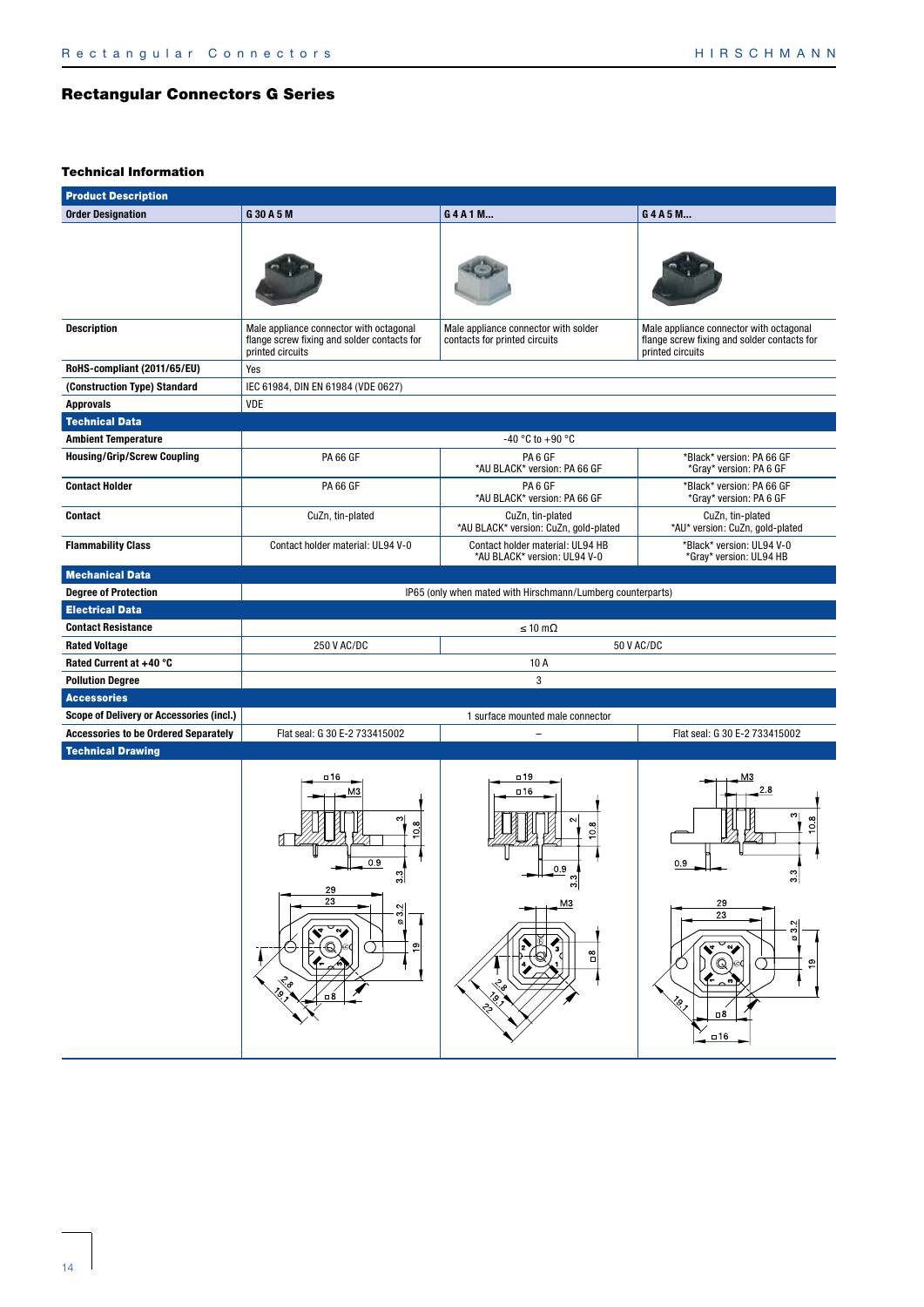| <b>Order No.</b> | <b>Order Designation</b> | <b>No. of Pins</b> | <b>Terminal Type</b>                  | <b>Specific Characteristics</b>                                                 | <b>Characteristics</b> |
|------------------|--------------------------|--------------------|---------------------------------------|---------------------------------------------------------------------------------|------------------------|
| 932840100        | G 30 A 5 M BLACK         | $3 + PE$           | solder (pins for<br>printed circuits) | Plug-in compatibility with:<br>G 20 KW 3 F, G 20 W 3 F, G 30 KW 3 F, G 30 W 3 F |                        |
| 931807106        | G4A1M                    | 4                  | solder (pins for<br>printed circuits) | Plug-in compatibility with:<br>G 2 KW 1 F G 4 KW 1 F G 4 W 1 F                  |                        |
| 931807300        | G4A1MAUBLACK             | 4                  | solder (pins for<br>printed circuits) | Plug-in compatibility with:<br>G 2 KW 1 F G 4 KW 1 F G 4 W 1 F                  |                        |
| 932092100        | G 4 A 5 M BLACK          | 4                  | solder (pins for<br>printed circuits) | Plug-in compatibility with:<br>G 2 KW 1 F G 4 KW 1 F G 4 W 1 F                  |                        |
| 932092106        | G 4 A 5 M GRAY           | 4                  | solder (pins for<br>printed circuits) | Plug-in compatibility with:<br>G 2 KW 1 F, G 4 KW 1 F, G 4 W 1 F                |                        |
| 932092206        | G 4 A 5 M AU GRAY        | 4                  | solder (pins for<br>printed circuits) | Plug-in compatibility with:<br>G 2 KW 1 F G 4 KW 1 F G 4 W 1 F                  |                        |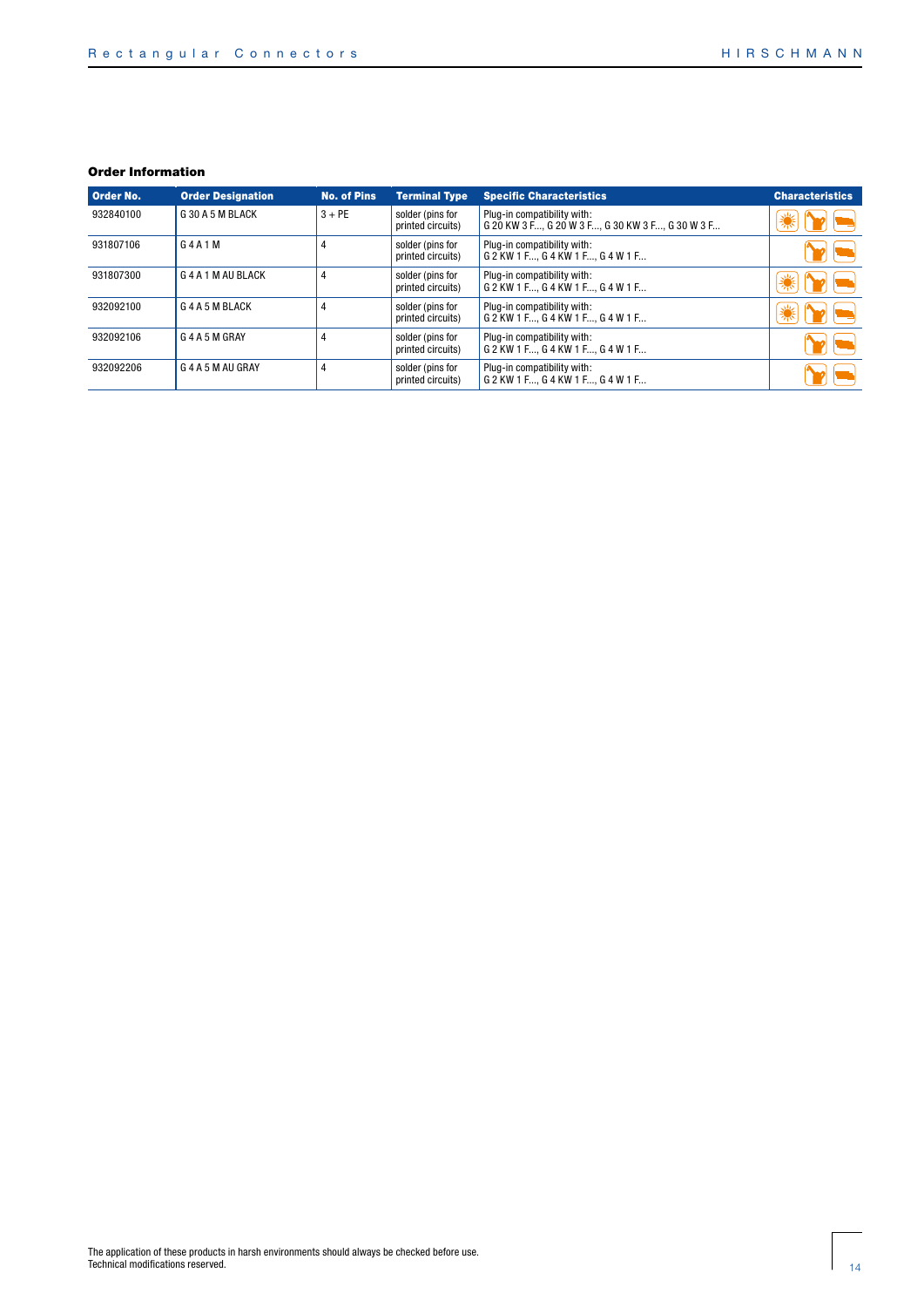| <b>Product Description</b>                      |                                                                                                 |                                                                                                                                                |                                                                                       |  |  |  |  |  |  |
|-------------------------------------------------|-------------------------------------------------------------------------------------------------|------------------------------------------------------------------------------------------------------------------------------------------------|---------------------------------------------------------------------------------------|--|--|--|--|--|--|
| <b>Order Designation</b>                        | <b>GO xx UM</b>                                                                                 | <b>GO xx FAV M</b>                                                                                                                             | <b>GO xxx FA M</b>                                                                    |  |  |  |  |  |  |
|                                                 |                                                                                                 |                                                                                                                                                |                                                                                       |  |  |  |  |  |  |
| <b>Description</b>                              | Male appliance connector with solder<br>contacts for printed circuits                           | Male appliance connector with octagonal<br>flange screw fixing and solder contacts                                                             | male appliance connector with rectangular<br>flange screw fixing and solder contacts  |  |  |  |  |  |  |
| RoHS-compliant (2011/65/EU)                     | Yes                                                                                             |                                                                                                                                                |                                                                                       |  |  |  |  |  |  |
| (Construction Type) Standard                    | IEC 61984, DIN EN 61984 (VDE 0627)                                                              |                                                                                                                                                |                                                                                       |  |  |  |  |  |  |
| <b>Approvals</b>                                |                                                                                                 |                                                                                                                                                |                                                                                       |  |  |  |  |  |  |
| <b>Technical Data</b>                           |                                                                                                 |                                                                                                                                                |                                                                                       |  |  |  |  |  |  |
| <b>Ambient Temperature</b>                      | -40 °C to +90 °C                                                                                | $-30$ °C to $+90$ °C                                                                                                                           | Connector: -30 $^{\circ}$ C to +90 $^{\circ}$ C<br>Seal: -30 °C to +90 °C             |  |  |  |  |  |  |
| <b>Housing/Grip/Screw Coupling</b>              |                                                                                                 | PC GF                                                                                                                                          |                                                                                       |  |  |  |  |  |  |
| <b>Contact Holder</b>                           |                                                                                                 | PC GF                                                                                                                                          |                                                                                       |  |  |  |  |  |  |
| <b>Contact</b>                                  |                                                                                                 | CuZn, tin-plated                                                                                                                               |                                                                                       |  |  |  |  |  |  |
| <b>Flammability Class</b>                       |                                                                                                 | Contact holder material: UL94 V-0                                                                                                              |                                                                                       |  |  |  |  |  |  |
| <b>Mechanical Data</b>                          |                                                                                                 |                                                                                                                                                |                                                                                       |  |  |  |  |  |  |
| <b>Degree of Protection</b>                     |                                                                                                 | IP65 (only when mated with Hirschmann/Lumberg counterparts)                                                                                    |                                                                                       |  |  |  |  |  |  |
| <b>Electrical Data</b>                          |                                                                                                 |                                                                                                                                                |                                                                                       |  |  |  |  |  |  |
| <b>Contact Resistance</b>                       |                                                                                                 | $\leq 10 \text{ m}\Omega$                                                                                                                      |                                                                                       |  |  |  |  |  |  |
| <b>Rated Voltage</b>                            | GO 51 UM: 250 V AC/DC<br>GO 6 UM: 50 V AC/DC<br>GO 60 UM: 250 V AC/DC                           | GO 51 FAV M: 250 V AC/DC<br>GO 6 FAV M: 50 V AC/DC<br>GO 60 FAV M: 250 V AC/DC                                                                 | GO 070 FA M: 50 V AC/DC<br>GO 610 FA M: 250 V AC/DC<br>GO 700 FA M: 250 AC/DC         |  |  |  |  |  |  |
| Rated Current at +40 °C                         |                                                                                                 | 6 A                                                                                                                                            |                                                                                       |  |  |  |  |  |  |
| <b>Pollution Degree</b>                         |                                                                                                 | 3                                                                                                                                              |                                                                                       |  |  |  |  |  |  |
| <b>Accessories</b>                              |                                                                                                 |                                                                                                                                                |                                                                                       |  |  |  |  |  |  |
| <b>Scope of Delivery or Accessories (incl.)</b> | 1 surface mounted male connector                                                                |                                                                                                                                                | 1 surface mounted male connector, 1 flat seal                                         |  |  |  |  |  |  |
| <b>Technical Drawing</b>                        |                                                                                                 |                                                                                                                                                |                                                                                       |  |  |  |  |  |  |
|                                                 | 0.9<br>16.5<br>3.5<br>3.5 <sub>1</sub>                                                          | max 3.<br>$\frac{8}{2}$<br>$\overline{0.4}$<br>0.9<br>$\frac{3.2}{ }$                                                                          | 5                                                                                     |  |  |  |  |  |  |
|                                                 | $\frac{8}{2}$<br>L⊕<br>Ю<br>ဖာ<br>Æ<br>$\frac{8}{1}$<br>Ò<br>Ю<br>्ठ<br>4.5 4.5<br>4.95<br>4.95 | ∪⊋⊛<br>$\rightarrow$<br>18.5<br>25.4<br>$\frac{5}{2}$<br>32<br>$\circ$<br>з<br>4 <sub>1</sub><br>$\frac{8}{2}$<br>$\mathbb{R}$<br>16.5<br>19.5 | y<br>!6<br>5.7<br>2<br>$\frac{8}{2}$<br>42<br>O<br>35<br>6.8<br>Ф<br>5.4<br>144<br>24 |  |  |  |  |  |  |